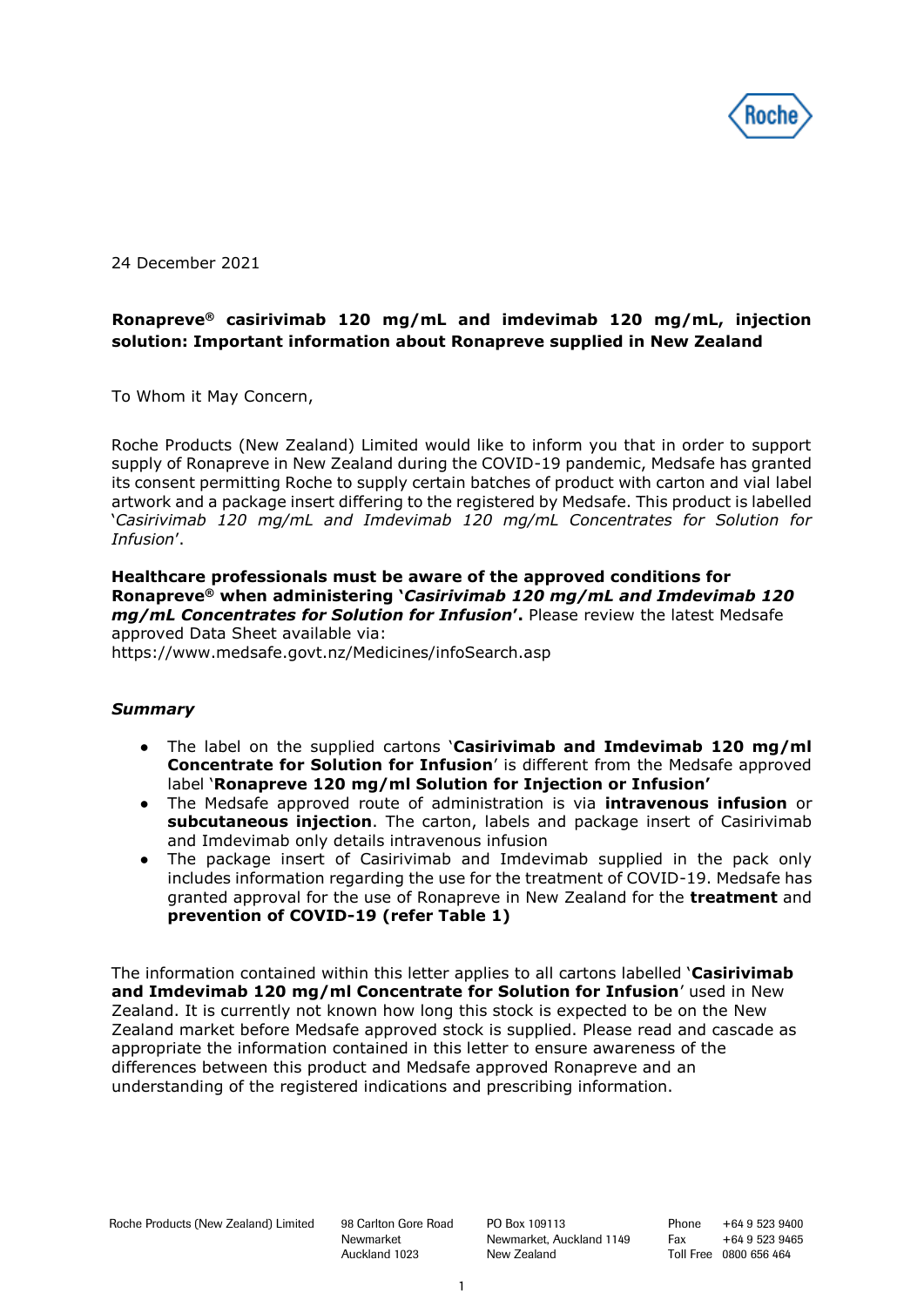

# *Key information*

| Item                         | <b>Supplied Casirivimab and Imdevimab</b>                                                                                                                                                                                                           | <b>Medsafe registered Ronapreve</b><br>https://www.medsafe.govt.nz/Medicines/infoSear<br>ch.asp                                                                                                                                                                                                                                                                                     |
|------------------------------|-----------------------------------------------------------------------------------------------------------------------------------------------------------------------------------------------------------------------------------------------------|-------------------------------------------------------------------------------------------------------------------------------------------------------------------------------------------------------------------------------------------------------------------------------------------------------------------------------------------------------------------------------------|
| Name on the<br>carton        | Casirivimab and imdevimab 120<br>mg/mL                                                                                                                                                                                                              | Ronapreve <sup>®</sup><br>Casirivimab 120 mg/mL and imdevimab<br>120 mg/mL                                                                                                                                                                                                                                                                                                          |
| Route of<br>administration   | Intravenous infusion                                                                                                                                                                                                                                | Intravenous infusion or subcutaneous injection                                                                                                                                                                                                                                                                                                                                      |
| Indication                   | Casirivimab and imdevimab are medicines<br>for the treatment of confirmed COVID-19<br>in patients aged 12 years and older that do<br>not require supplemental oxygen for<br>COVID-19 and who are at high risk of<br>progressing to severe COVID-19. | <b>Treatment</b><br>Ronapreve is indicated for the treatment of<br>COVID-19 in adults and adolescents (aged 12<br>years and older and weighing at least 40 kg) who<br>do not require supplemental oxygen for COVID-19<br>and who are at increased risk of progressing to<br>severe COVID-19.                                                                                        |
|                              |                                                                                                                                                                                                                                                     | Post-exposure prophylaxis<br>Ronapreve is indicated for the prevention of<br>COVID-19 in adults and adolescents (aged 12<br>years and older and weighing at least 40 kg) who<br>have been exposed to SARS-CoV-2 AND who<br>either:<br>• have a medical condition making them unlikely to<br>respond to or be protected by vaccination, OR<br>• are not vaccinated against COVID-19. |
|                              |                                                                                                                                                                                                                                                     | Ronapreve is not intended to be used as a<br>substitute for vaccination against COVID-19.                                                                                                                                                                                                                                                                                           |
| Dose                         | • 1.2 g (600mg casirivimab and 600mg<br>imdevimab) as a once off dose for<br>treatment of COVID-19                                                                                                                                                  | • Treatment: 1.2 g (600mg casirivimab and<br>600mg imdevimab) as a once off dose<br>• Post-exposure prophylaxis: 1.2 g (600mg<br>casirivimab and 600mg imdevimab) as a once off<br>dose<br>• Ongoing prophylaxis: 1.2 g (600mg<br>casirivimab and 600mg imdevimab) as a loading<br>dose and 0.6 g subsequent doses (300mg<br>casirivimab and 300mg imdevimab) every 4<br>weeks      |
| In use storage<br>conditions | Multi-Dose Vial (20 ml) (after initial<br>puncture)<br>- 16 hours at room temperature up to<br>$25^{\circ}$ C<br>$-48$ hours at $2-8$ °C                                                                                                            | Multi-Dose Vial (20 ml) (after initial<br>puncture)<br>- 16 hours at room temperature up to 25°C<br>- 48 hours at $2-8$ °C<br><b>Prepared IV Bag</b>                                                                                                                                                                                                                                |
|                              | <b>Prepared IV Bag</b><br>- 4 hours at room temperature up to 25°C<br>$-36$ hours at $2-8$ °C                                                                                                                                                       | - 12 hours at room temperature up to 25°C<br>$-48$ hours at 2-8 $^{\circ}$ C                                                                                                                                                                                                                                                                                                        |
|                              |                                                                                                                                                                                                                                                     | <b>Prepared syringes</b><br>- 6 hours at room temperature up to 25°C<br>- 24 hours at $2-8$ °C                                                                                                                                                                                                                                                                                      |

**Table 1** summarises the differences in key elements of product supplied and the Medsafe registered product

Newmarket Auckland 1023 PO Box 109113 Newmarket, Auckland 1149 New Zealand

Phone +64 9 523 9400 Fax +64 9 523 9465 Toll Free 0800 656 464